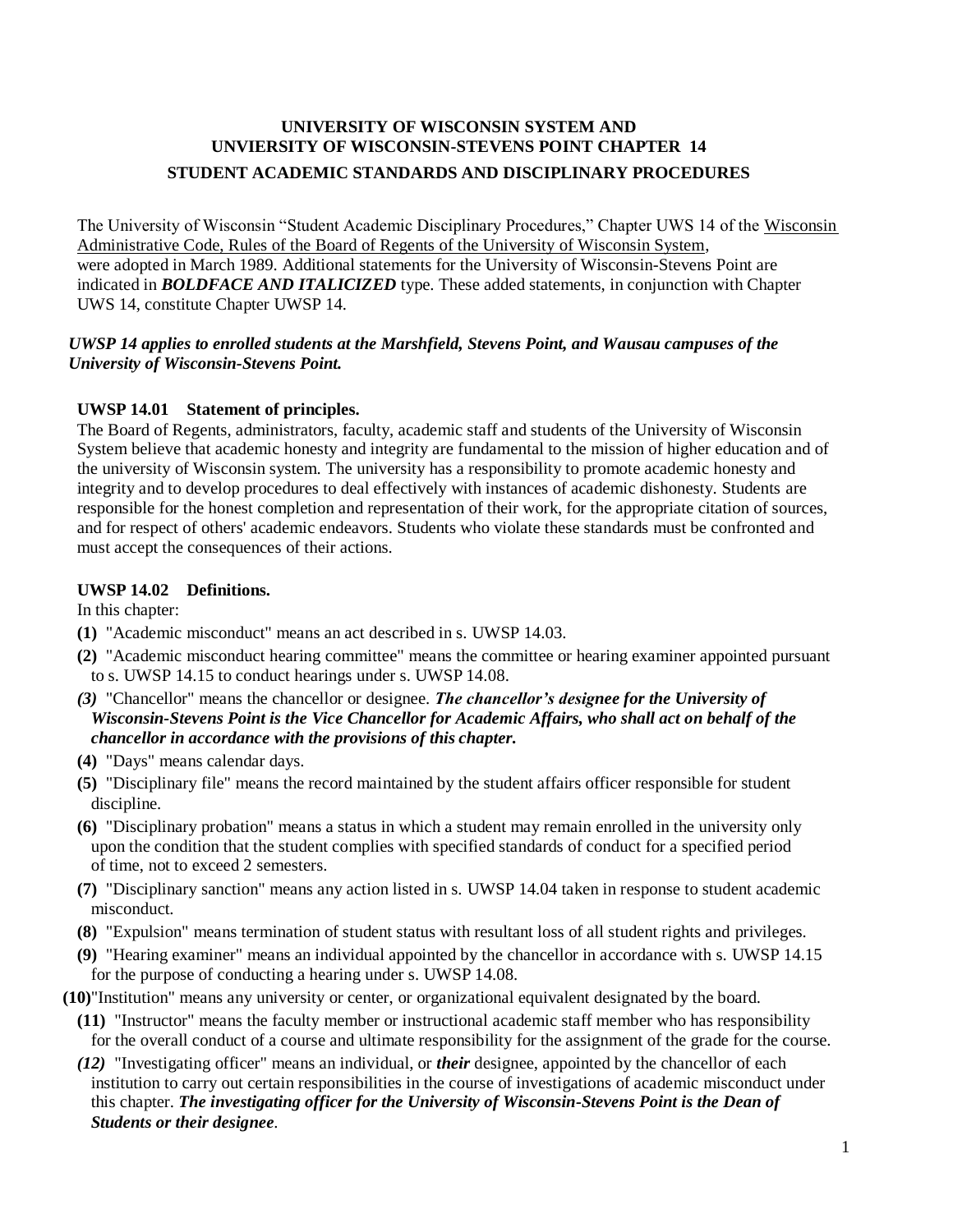- **(13)** "Student" means any person who is registered for study in an institution for the academic period in which the misconduct occurred.
- *(14)* "Student affairs officer" means the dean of students or student affairs officer designated by the chancellor to carry out duties described in this chapter. *The student affairs officer for the University of Wisconsin- Stevens Point is the Dean of Students or their designee.*
- **(15)** "Suspension" means a loss of student status for a specified length of time, not to exceed 2 years, with resultant loss of all student rights and privileges.

#### **UWSP 14.03 Academic misconduct subject to disciplinary action.**

- **(1)** Academic misconduct is an act in which a student:
	- **(a)** Seeks to claim credit for the work or efforts of another without authorization or citation;
	- **(b)** Uses unauthorized materials or fabricated data in any academic exercise;
	- **(c)** Forges or falsifies academic documents or records;
	- **(d)** Intentionally impedes or damages the academic work of others;
	- **(e)** Engages in conduct aimed at making false representation of a student's academic performance; or
	- **(f)** Assists other students in any of these acts.
- **(2)** Examples of academic misconduct include, but are not limited to: cheating on an examination; collaborating with others in work to be presented, contrary to the stated rules of the course; submitting a paper or assignment as one's own work when a part or all of the paper or assignment is the work of another; submitting a paper or assignment that contains ideas or research of others without appropriately identifying the sources of those ideas; stealing examinations or course materials; submitting, if contrary to the rules of a course, work previously presented in another course; tampering with the laboratory experiment or computer program of another student; knowingly and intentionally assisting another student in any of the above, including assistance in an arrangement whereby any work, classroom performance, examination or other activity is submitted or performed by a person other than the student under whose name the work is submitted or performed.

#### **UWSP 14.04 Disciplinary sanctions.**

- **(1)** The following are the disciplinary sanctions that may be imposed for academic misconduct in accordance with the procedures of s. [UWSP 14.05,](https://docs.legis.wisconsin.gov/document/administrativecode/UWS%2014.05) [14.06 o](https://docs.legis.wisconsin.gov/document/administrativecode/UWS%2014.06)r [14.07:](https://docs.legis.wisconsin.gov/document/administrativecode/UWS%2014.07)
	- **(a)** An oral reprimand;
	- **(b)** A written reprimand presented only to the student;
	- **(c)** An assignment to repeat the work, to be graded on its merits;
	- **(d)** A lower or failing grade on the particular assignment or test;
	- **(e)** A lower grade in the course;
	- **(f)** A failing grade in the course;
	- **(g)** Removal of the student from the course in progress;
	- **(h)** A written reprimand to be included in the student's disciplinary file;
	- **(i)** Disciplinary probation; or
	- **(j)** Suspension or expulsion from the university.
- **(2)** One or more of the disciplinary sanctions listed in sub. [\(1\) m](https://docs.legis.wisconsin.gov/document/administrativecode/UWS%2014.04(1))ay be imposed for an incident of academic misconduct.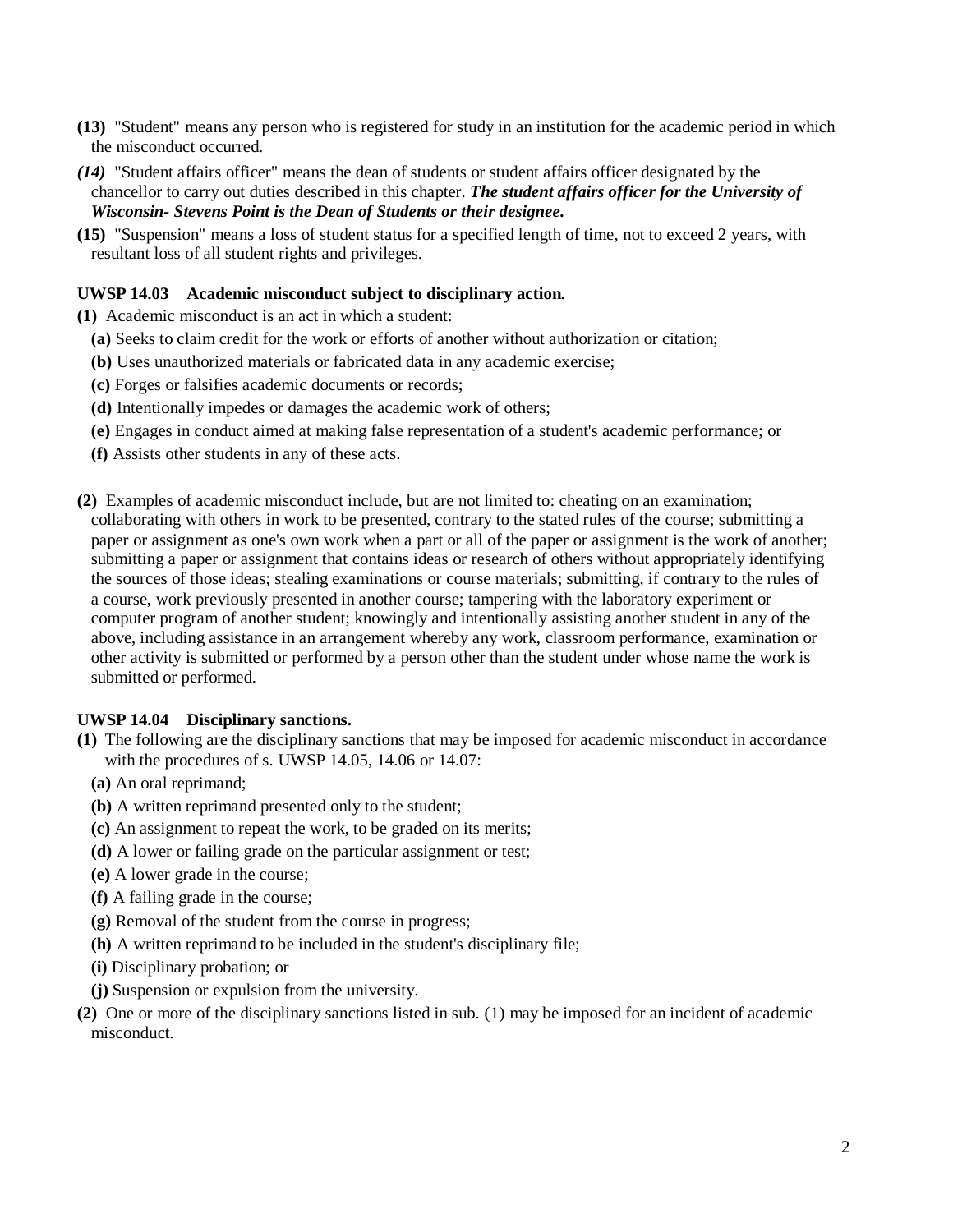# **UWSP 14.05 Disciplinary sanction imposed at the discretion of the instructor.**

- **(1)** Where an instructor concludes that a student enrolled in one of *their* courses has engaged in academic misconduct in the course, the instructor for that course may impose one or more of the following disciplinary sanctions, as listed under s. [UWSP 14.04 \(1\) \(a\) t](https://docs.legis.wisconsin.gov/document/administrativecode/UWS%2014.04(1)(a))hrough [\(c\):](https://docs.legis.wisconsin.gov/document/administrativecode/UWS%2014.04(1)(c))
	- **(a)** An oral reprimand;
	- **(b)** A written reprimand presented only to the student; or
	- **(c)** An assignment to repeat the work, to be graded on its merits.
- **(2)** No disciplinary sanction may be imposed under this section unless the instructor promptly offers to discuss the matter with the student. *At the time the instructor shall proceed under the provisions of s. UWSP 14.06(1).* The purpose of this discussion is to permit the instructor to review with the student the bases for *their* belief that the student engaged in academic misconduct, and to afford the student an opportunity to respond.
	- **(3)** A student who receives a disciplinary sanction under this section has the right to a hearing before the academic misconduct hearing committee under s. [UWSP 14.08 t](https://docs.legis.wisconsin.gov/document/administrativecode/UWS%2014.08)o contest the determination that academic misconduct occurred, or the disciplinary sanction imposed, or both. If the student desires such a hearing, *they* must file a written request *via email* with the *Dean of Students* within 10 days of imposition of the disciplinary sanction by the instructor.

### **UWSP 14.06 Disciplinary sanction imposed following a report of academic misconduct by the instructor.**

Where an instructor believes that a student enrolled in one of the instructor's courses has engaged in academic misconduct and the sanctions listed under s. UWS**P** [14.04 \(1\) \(a\) t](https://docs.legis.wisconsin.gov/document/administrativecode/UWS%2014.04(1)(a))hrough [\(c\) a](https://docs.legis.wisconsin.gov/document/administrativecode/UWS%2014.04(1)(c))re inadequate or inappropriate, the instructor may proceed in accordance with this section to impose, subject to hearing rights in s. [UWS](https://docs.legis.wisconsin.gov/document/administrativecode/UWS%2014.08)**P** [14.08, o](https://docs.legis.wisconsin.gov/document/administrativecode/UWS%2014.08)ne or more of the disciplinary sanctions listed under s. UWS**P** [14.04 \(1\) \(d\) t](https://docs.legis.wisconsin.gov/document/administrativecode/UWS%2014.04(1)(d))hrough [\(h\).](https://docs.legis.wisconsin.gov/document/administrativecode/UWS%2014.04(1)(h))

**(1)** Conference with student.

When an instructor concludes that proceedings under this section are warranted, the instructor shall promptly offer to discuss the matter with the student. The purpose of this discussion is to permit the instructor to review with the student the bases for *their* belief that the student engaged in academic misconduct, and to afford the student an opportunity to respond.

- **(a)** *The instructor shall inform the student in writing (email) of the alleged misconduct and of the facts which the allegations are based. The student shall also be informed of the date, time, and place of the initial conference. The written notification shall:*
	- *1) Inform the student that they may be accompanied by a support person of their choice;*
	- *2) Inform the student that the student's failure to attend the conference will not stop the instructor from taking appropriate action on the basis of information available; and*
	- *3) Include a copy of UWSP 14*

**(2)** Determination by the instructor that no academic misconduct occurred.

If, as a result of a discussion under sub. [\(1\), t](https://docs.legis.wisconsin.gov/document/administrativecode/UWS%2014.06(1))he instructor determines that academic misconduct did not in fact occur or that no disciplinary sanction is warranted under the circumstances, the matter will be considered resolved without the necessity for further action or a written report. *The instructor shall inform the student of this outcome in writing. The outcome letter shall be delivered personally to the student, emailed to the student's UWSP email account, or mailed to the student by regular first class United States mail at their current address, as maintained at the institution. In addition, a copy of the outcome letter shall be provided to the Office of the Dean of Students.*

- **(3)** Process following determination by the instructor that academic misconduct occurred.
	- **(a)** If, as a result of a discussion under sub. [\(1\), t](https://docs.legis.wisconsin.gov/document/administrativecode/UWS%2014.06(1))he instructor determines that academic misconduct did occur and that one or more of the disciplinary sanctions listed under s. UWS**P** 14.04 (1) *(a)* through [\(h\)](https://docs.legis.wisconsin.gov/document/administrativecode/UWS%2014.04(1)(h))  should be recommended, the instructor shall prepare a written report *in the form of an outcome letter,* so informing the student, which shall contain the following: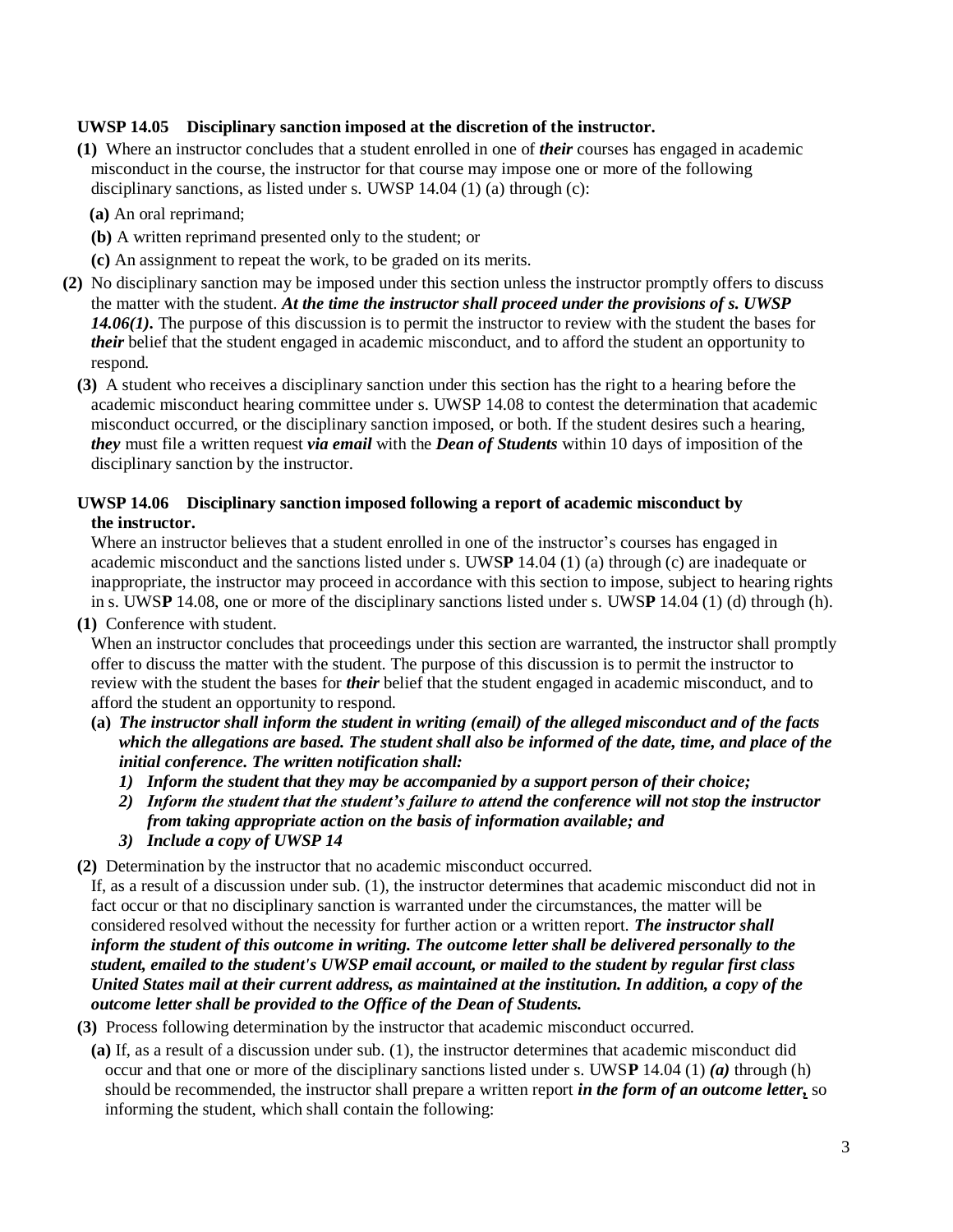**1.**A description of the misconduct;

**2.**Specification of the sanction recommended;

**3.**Notice of the student's right to request a hearing before the academic misconduct hearing committee *or a hearing examiner;* and

- **4.**A copy of *UWSP 14*.
- **(b)** The written report shall be delivered personally to the student or be *emailed or* mailed to the student by regular first class United States mail at the student's current address, as maintained at the institution. In addition, copies of the report shall be provided to the *Dean of Students or their designee* and to others authorized by institutional procedures.
- **(c)** A student who receives a written report under this section has the right to a hearing before the academic misconduct hearing committee *or a hearing examiner* under s. UWS**P** [14.08 t](https://docs.legis.wisconsin.gov/document/administrativecode/UWS%2014.08)o contest the determination that academic misconduct occurred, or the choice of disciplinary sanction, or both. If the student desires the hearing before the academic misconduct hearing committee *or a hearing examiner*, the student must file a written request with the *Dean of Students or their designee* within 10 days of personal delivery or mailing of the written report. If the student does not request a hearing within this period, the determination of academic misconduct shall be regarded as final, and the disciplinary sanction recommended shall be imposed.
- **(4)** Process following determination by the instructor that disciplinary probation, suspension or expulsion may be warranted.
	- **(a)** If, as a result of a discussion under sub. [\(1\), t](https://docs.legis.wisconsin.gov/document/administrativecode/UWS%2014.06(1))he instructor determines that academic misconduct did occur and that disciplinary probation, suspension or expulsion under s. UWS**P** [14.04 \(1\) \(i\) o](https://docs.legis.wisconsin.gov/document/administrativecode/UWS%2014.04(1)(i))r [\(j\) s](https://docs.legis.wisconsin.gov/document/administrativecode/UWS%2014.04(1)(j))hould be recommended, the instructor shall provide a written report to the investigating officer *and to the student*, which shall contain the following:
		- **1.** A description of the misconduct; and
		- **2.** Specification of the sanction recommended.
	- **(b)** Upon receipt of a report under this subsection, the investigating officer may proceed, in accordance with s. UWS**P** [14.07, t](https://docs.legis.wisconsin.gov/document/administrativecode/UWS%2014.07)o impose a disciplinary sanction.

*(c) If an instructor chooses to proceed under the provisions of s. UWSP 14.07, any sanctions become recommendations to the investigating officer.* 

# **UWSP 14.07 Disciplinary sanction imposed following a report of academic misconduct by the investigating officer.**

The investigating officer may proceed in accordance with this section to impose, subject to hearing and appeal rights, one or more of the disciplinary sanctions listed in s. UWS**P** [14.04 \(i\) \(g\) t](https://docs.legis.wisconsin.gov/document/administrativecode/UWS%2014.04(1)(g))hrough [\(j\).](https://docs.legis.wisconsin.gov/document/administrativecode/UWS%2014.04(1)(j))

**(1)** Authority of investigating officer.

The investigating officer may proceed in accordance with this section when *they* receive information that a student at the institution has engaged in alleged academic misconduct and:

- **(a)** Some or all of the alleged academic misconduct occurred outside the scope of any course for which the involved student is currently registered;
- **(b)** The involved student has previously engaged in academic misconduct subject to the disciplinary sanctions listed in s. UWS**[P](https://docs.legis.wisconsin.gov/document/administrativecode/UWS%2014.04(1)(g))** 14.04 (1) (d) through [\(j\);](https://docs.legis.wisconsin.gov/document/administrativecode/UWS%2014.04(1)(j))
- **(c)** The alleged misconduct would, if proved to have occurred, warrant a sanction of disciplinary probation, suspension or expulsion; or
- **(d)** The instructor in the course is unable to proceed.

**(2)** Conference with student.

When the investigating officer concludes that proceedings under this section are warranted, *they* shall promptly offer to discuss the matter with the student. The purpose of this discussion is to permit the investigating officer to review with the student the bases for *the investigating officer's* belief that the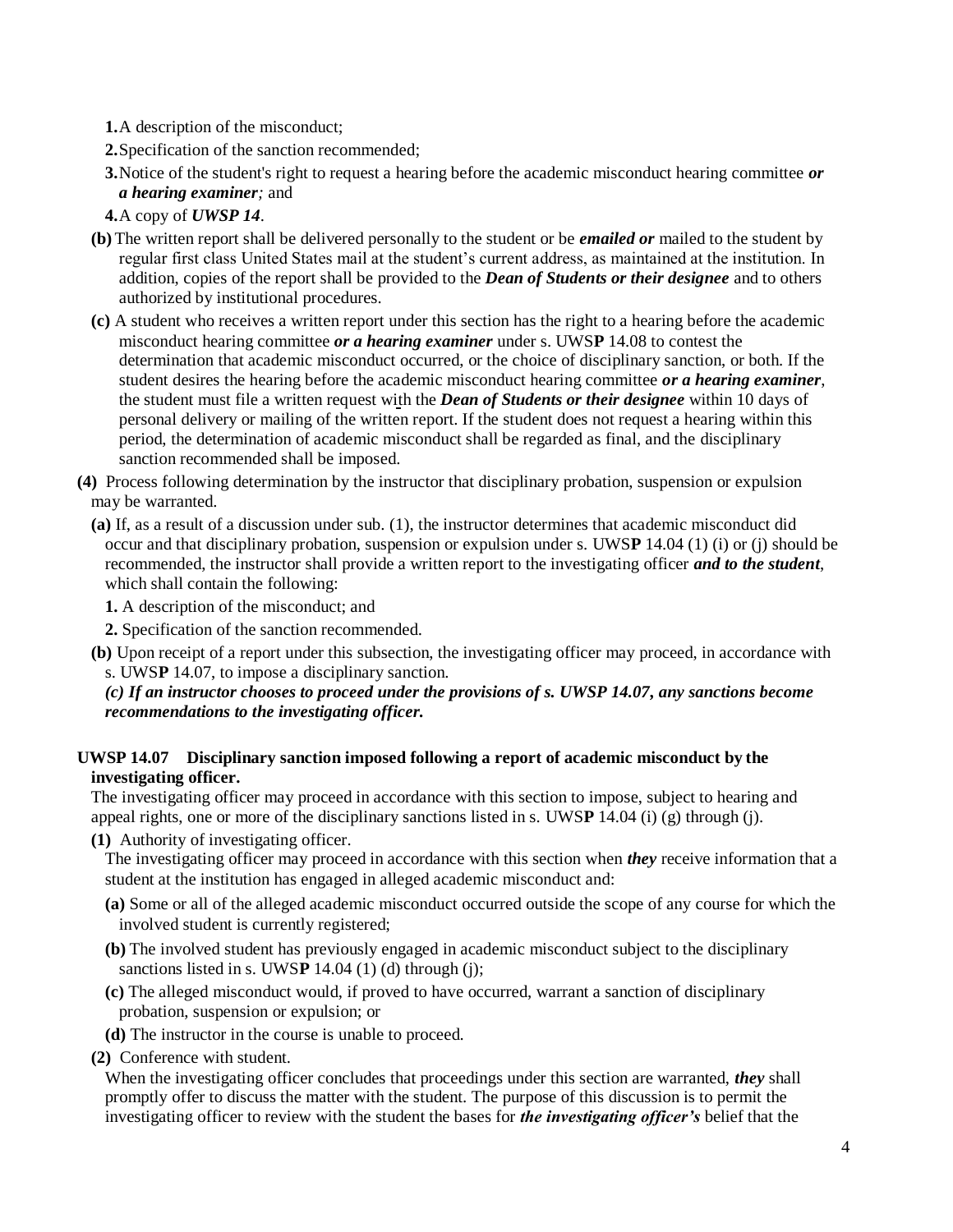student engaged in academic misconduct, and to afford the student an opportunity to respond. *Reasonably in advance of the conference, the investigating officer shall inform the student in writing of the alleged misconduct, the facts or conduct on which the allegations are based, and the penalties which may possible be recommended. The written notification shall also:*

- *(a) Inform the student of the date, time and place of the conference;*
- *(b) Inform the student that the student may be accompanied by a person of the student's choice, including legal counsel, at the student's own expense;*
- *(c) Inform the student that the student's failure to attend the conference will not stop the investigating officer from taking appropriate action based on the available information; and (d) Include a copy of UWSP 14.*
- **(3)** Conference with instructor.

An investigating officer proceeding under this section shall discuss the matter with an involved instructor. This discussion may occur either before or after the conference with the student. It may include consultation with the instructor on the facts underlying the alleged academic misconduct and on the propriety of the recommended sanction.

**(4)** Determination by the investigating officer that no academic misconduct occurred.

If, as a result of discussions under subs. [\(2\) a](https://docs.legis.wisconsin.gov/document/administrativecode/UWS%2014.07(2))nd [\(3\), t](https://docs.legis.wisconsin.gov/document/administrativecode/UWS%2014.07(3))he investigating officer determines that academic misconduct did not in fact occur or that no disciplinary sanction is warranted under the circumstances, the matter will be considered resolved without the necessity for further action or a written report. *The investigating officer shall inform the student and the instructor of this outcome in writing. The outcome letter shall be delivered personally to the student, emailed to the student's UWSP email account, or mailed to the student by regular first-class United States mail at their current address, as maintained at the institution. In addition, a copy of the outcome letter shall be provided to the Office of the Dean of Students.*

**(5)** Process following determination by the investigating officer that academic misconduct occurred.

- **(a)** If, as a result of discussions under subs. [\(2\) a](https://docs.legis.wisconsin.gov/document/administrativecode/UWS%2014.07(2))nd [\(3\),](https://docs.legis.wisconsin.gov/document/administrativecode/UWS%2014.07(3)) the investigating officer determines that academic misconduct did occur and that one or more of the disciplinary sanctions listed under s. UWSP  $14.04 \left(1\right)\left(g\right)$  through [\(j\) s](https://docs.legis.wisconsin.gov/document/administrativecode/UWS%2014.04(1)(j))hould be recommended, the investigating officer shall prepare a written report *in the form of an outcome letter,* so informing the student, which shall contain the following:
	- **1.** A description of the misconduct;
	- **2.** Specification of the sanction recommended;
	- **3.** Notice of the student's right to a hearing before the academic misconduct hearing committee *or a hearing examiner*; and
	- **4.** A copy of *UWSP 14.*
- **(b)** The written report shall be delivered personally to the student or *emailed or* mailed to the student by regular first-class United States mail at *the student's* current address, as maintained at the institution. In addition, a copy of the report shall be provided to the instructor and to the *Dean of Students or their designee.*
	- **(c)** A student who receives a written report under this section has the right to a hearing before the academic misconduct hearing committee under s. UWS**P** [14.08](https://docs.legis.wisconsin.gov/document/administrativecode/UWS%2014.08) *or a hearing examiner* to contest the determination that academic misconduct occurred, or the choice of disciplinary sanction, or both.
		- **1.** Except in cases where the disciplinary sanction recommended is disciplinary probation, suspension or expulsion, if the student desires the hearing before the academic misconduct hearing committee, the student must file a written request with the *Dean of Students or their designee* within 10 days of personal delivery or mailing of the written report. If the student does not request a hearing within this period, the determination of academic misconduct shall be regarded as final, and the disciplinary sanction recommended shall be imposed.
		- **2.** In cases where the disciplinary sanction recommended is disciplinary probation, suspension or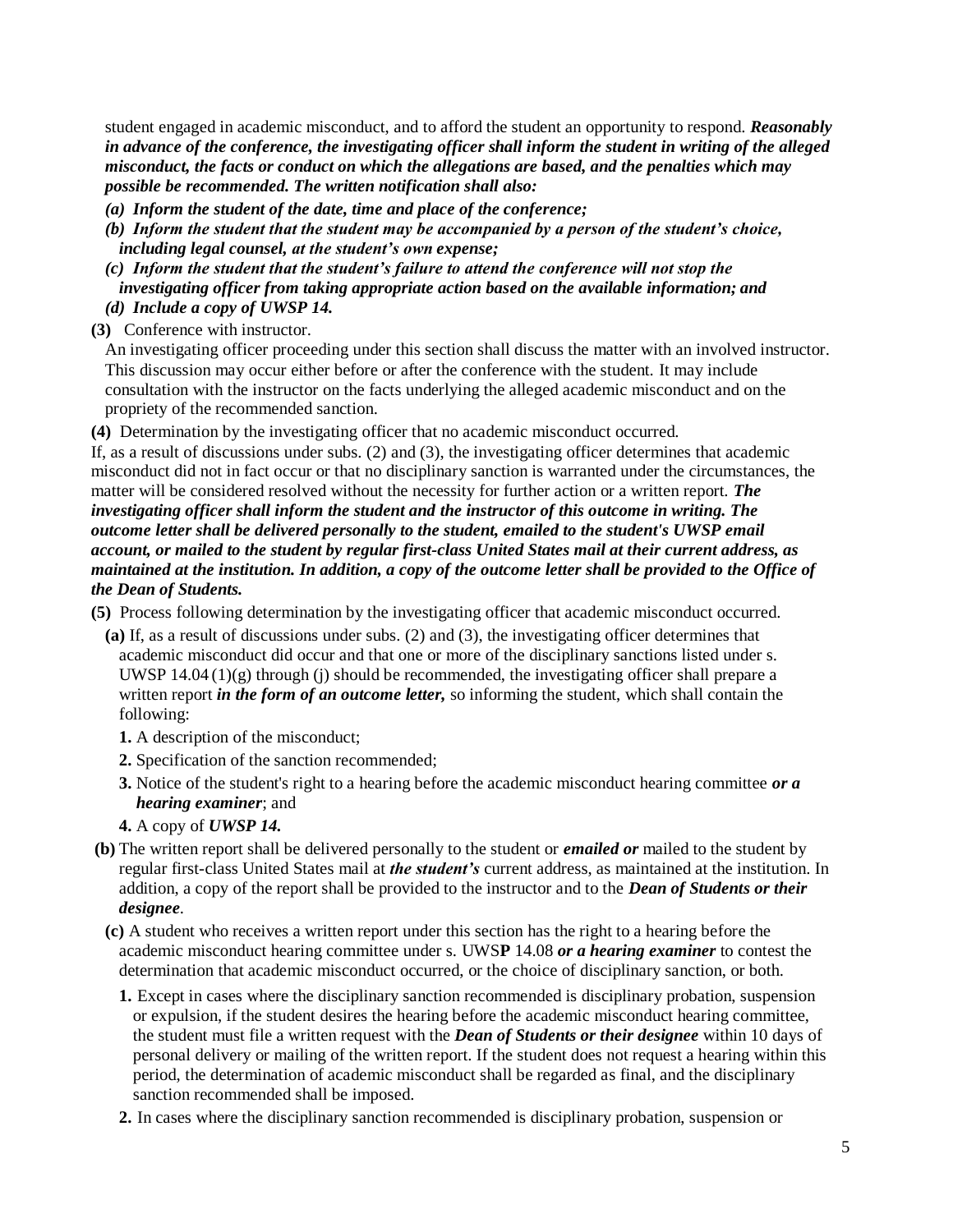expulsion, *the Dean of Students Office* shall, upon receipt of the written report under par. [\(b\),](https://docs.legis.wisconsin.gov/document/administrativecode/UWS%2014.07(5)(b)) proceed under s. UWS**P** [14.08 t](https://docs.legis.wisconsin.gov/document/administrativecode/UWS%2014.08)o schedule a hearing on the matter. The purpose of the hearing shall be to review the determination that academic misconduct occurred, and the disciplinary sanction recommended. A hearing will be conducted unless the student waives, in writing, the right to such a hearing.

### **UWSP 14.08 Hearing.**

- **(1)** If a student requests a hearing, or a hearing is required to be scheduled under s. UWS**P** [14.07 \(5\) \(c\) 2.,](https://docs.legis.wisconsin.gov/document/administrativecode/UWS%2014.07(5)(c)2) the *Dean of Students or their designee* shall take the necessary steps to convene the academic misconduct hearing committee *or examiner* and shall schedule the hearing within 10 days of receipt of the request or written report, unless a different time period is mutually agreed upon by the student, instructor or investigating officer, and the members of the hearing committee. *The student will be contacted by the Dean of Students or their designee to determine the student's choice of hearing option.*
- **(2)** Reasonably in advance of the hearing, *(no less than 5 days)* the committee *or examiner* shall obtain from the instructor or investigating officer, in writing, a full explanation of the facts upon which the determination of misconduct was based, and shall provide *written notice of the date, time and place of the hearing; a copy of the instructor's explanation; and provide a* copy of ch. [UWS](https://docs.legis.wisconsin.gov/document/administrativecode/ch.%20UWS%2014)**P** 14 to the student.
- **(3)** The hearing before the academic misconduct hearing committee *or hearing examiner* shall be conducted in accordance with the following requirements:
- **(a)** The student shall have the right to question adverse witnesses, the right to present evidence and witnesses, and to be heard in *their* own behalf, and the right to be accompanied by a representative of *their* choice, *including legal counsel, at their own expense.*
- **(b)** The hearing committee *or hearing examiner* shall not be bound by common law or statutory rules of evidence and may admit evidence having reasonable probative value, but shall exclude immaterial, irrelevant, or unduly repetitious testimony, and shall give effect to recognized legal privileges.
- **(c)** The hearing committee *or hearing examiner* shall make a record of the hearing. The record shall include a verbatim record of the testimony, which may be a sound recording, and a file of the exhibits offered at the hearing. Any party to the hearing may obtain copies of the record at his or her *their* own expense. Upon a showing of indigency and legal need, a party may be provided a copy of the verbatim record of the testimony without charge.
- **(d)** The hearing committee *or hearing examiner* shall prepare written findings of fact and a written statement of its decision based upon the record of the hearing.
- **(e)** The hearing committee *or hearing examiner* may find academic misconduct and impose a sanction of suspension or expulsion only if the proof of such misconduct is clear and convincing. In other cases, a finding of misconduct must be based on a preponderance of the credible evidence.
- **(f)** The committee *or hearing examiner* may impose a disciplinary sanction that differs from the recommendation of the instructor or investigating officer.
- **(g)** The instructor or the investigating officer or both may be witnesses at the hearing conducted by the committee *or hearing examiner*, but do not have responsibility for conducting the hearing.
- **(h)** The decision of the hearing committee *or hearing examiner* shall be *prepared within 14 days of the hearing and* served upon the student either by personal delivery or *e-mail* **or** by first class United States mail and shall become final within 10 days of service, unless an appeal is taken under s. UWS**P** [14.09.](https://docs.legis.wisconsin.gov/document/administrativecode/UWS%2014.09) *A copy of the decision, in the form of an outcome letter, shall be sent to the instructor and to the Dean of Students or their designee.*

### **UWSP 14.09 Appeal to the Vice Chancellor for Academic Affairs** *(or the vice chancellor's designee)***.**

**(1)** Where the sanction prescribed by the hearing committee is suspension or expulsion, the student may appeal to the vice chancellor for Academic Affairs *or their designee* to review the decision of the hearing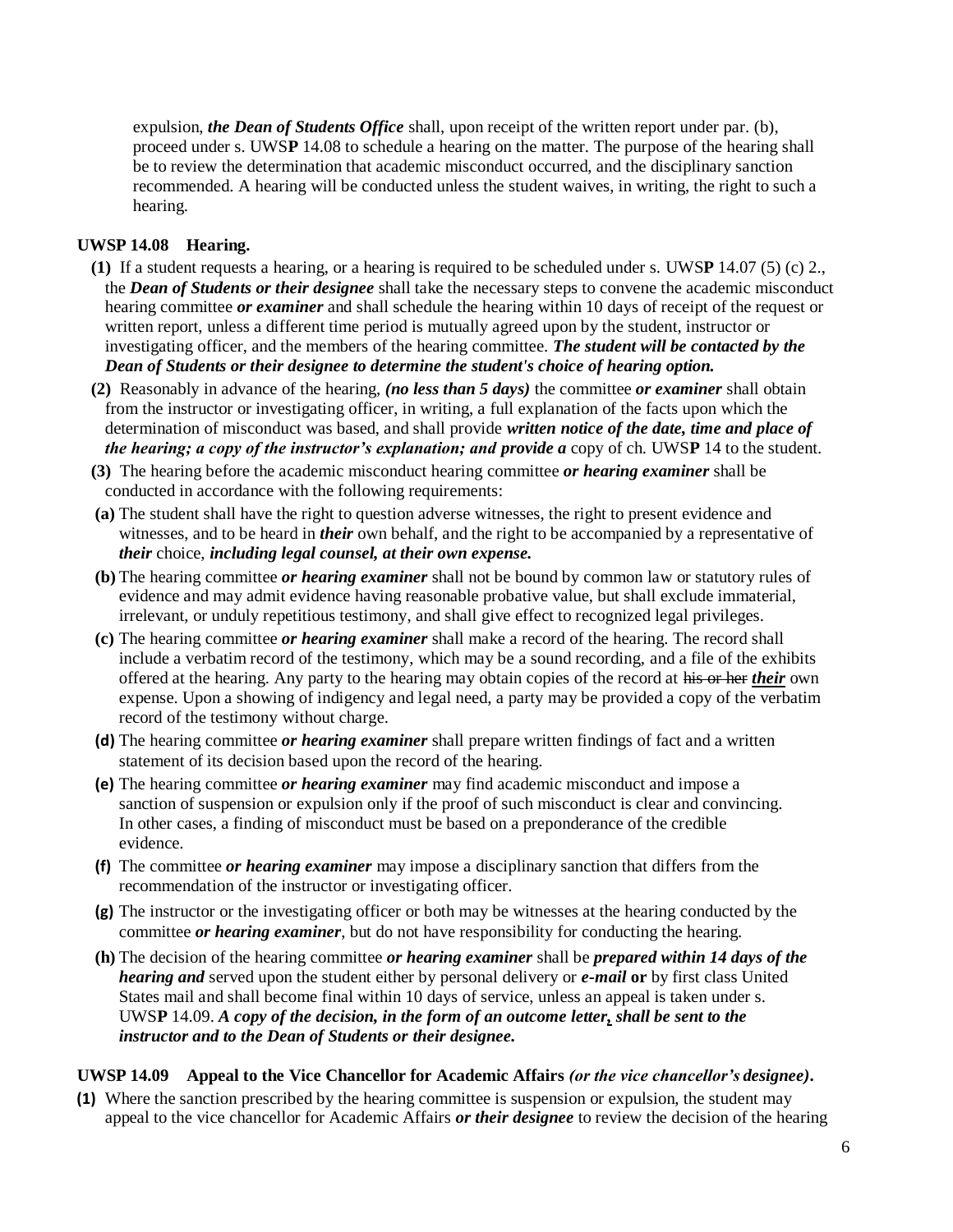committee on the record. In such a case, the vice chancellor for Academic Affairs *or their designee* shall sustain the decision of the academic misconduct hearing committee unless the vice chancellor for Academic Affairs *or their designee* finds:

- **(a)** The evidence of record does not support the findings and recommendations of the hearing committee o*r hearing examiner*;
- **(b)** Established procedures were not followed by the academic misconduct hearing committee o*r hearing examiner* and material prejudice to the student resulted; or
	- **(c)** The decision was based on factors proscribed by state or federal law regarding equal educational opportunities.
- **(2)** If the vice chancellor *or their designee* makes a finding under sub. [\(1\), t](https://docs.legis.wisconsin.gov/document/administrativecode/UWS%2014.09(1))he vice chancellor *or their designee* may remand the matter for consideration by a different hearing committee o*r examiner*, or, in the alternative, may invoke an appropriate remedy of *their* own.

### **UWSP 14.10 Discretionary appeal to the Board of Regents.**

Institutional decisions under ss. UWS**P** [14.05 t](https://docs.legis.wisconsin.gov/document/administrativecode/UWS%2014.05)hrough [14.09 s](https://docs.legis.wisconsin.gov/document/administrativecode/UWS%2014.09)hall be final, except that the Board of Regents may, at its discretion, grant a review upon the record.

### **UWSP 14.11 Settlement.**

The procedures set forth in this chapter do not preclude a student from agreeing that academic misconduct occurred and to the imposition of a sanction, after proper notice has been given. *Any such agreement shall be reduced to writing which, when signed by the student and either the instructor involved, the Dean of Student or their designee, or the Vice Chancellor for Academic Affairs, as appropriate, shall conclude the case***.** Required written reports, however, may not be waived.

#### **UWSP 14.12 Effect of discipline within the university system.**

Suspension or expulsion shall be system-wide in effect.

- **(1)** A student who is suspended or expelled from one institution in the University of Wisconsin System may not enroll in another institution in the system unless the suspension has expired by its own terms or one year has elapsed after the student has been suspended or expelled.
- **(2)** Upon completion of a suspension period, a student may re-enroll in the institution which suspended him or her as if no suspension had been imposed.

#### **UWSP 14.13 Right to petition for readmission.**

A student who has been expelled may petition for readmission, and a student who has been suspended may petition for readmission prior to the expiration of the suspension period. The petition for readmission must be in writing and directed to the chancellor of the institution from which the student was suspended or expelled. The petition may not be filed before the expiration of one year from the date of the final determination in expulsion cases, or before the expiration of one-half of the suspension period in suspension cases. *The vice chancellor for Academic Affairs shall,* after consultation with elected representatives of the faculty, academic staff, and students, adopt procedures for determining whether such petitions will be granted or denied.

#### **UWSP 14.14 Investigating officer.**

The chancellor of each institution, in consultation with faculty, academic staff, and student representatives, shall designate an investigating officer or officers for student academic misconduct. *The investigating officer for the University of Wisconsin-Stevens Point is the Dean of Students or their designee.* The investigating officer shall have responsibility for investigating student academic misconduct and initiating procedures for academic misconduct under s. UWS**P** [14.07.](https://docs.legis.wisconsin.gov/document/administrativecode/UWS%2014.07) An investigating officer may also serve on the academic misconduct hearing committee or *as a hearing examiner* for a case, if *they have* not otherwise been involved in the matter.